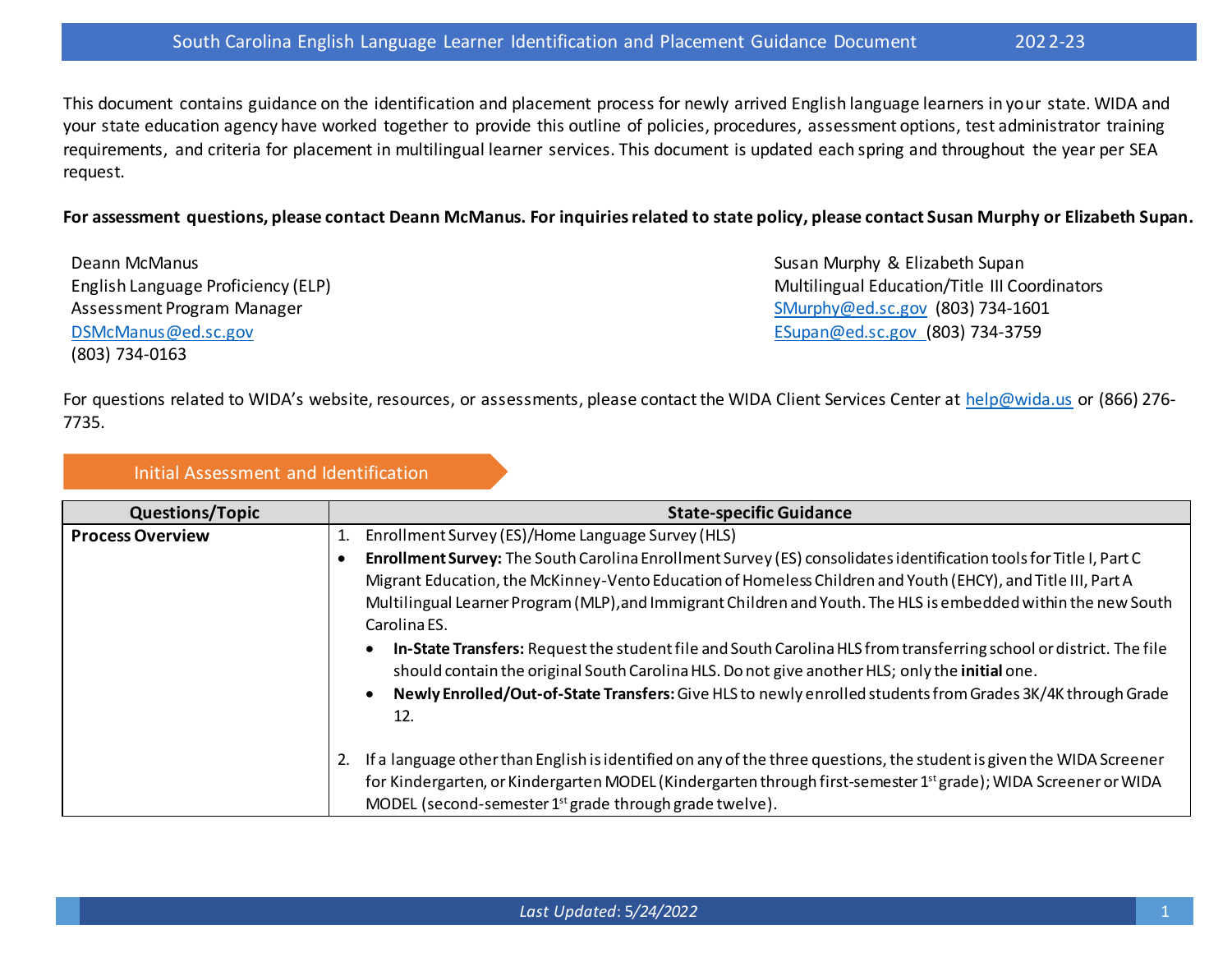| Initial Assessment and Identification |                                                                                                                                                                                                                                                                                                                                                                                                                                                                                                                                                                                                                                          |
|---------------------------------------|------------------------------------------------------------------------------------------------------------------------------------------------------------------------------------------------------------------------------------------------------------------------------------------------------------------------------------------------------------------------------------------------------------------------------------------------------------------------------------------------------------------------------------------------------------------------------------------------------------------------------------------|
|                                       | * If the student is transferring from another WIDA state, screener scores or the most recent ACCESS for<br>ELLs/Alternate ACCESS for ELLs scores may be used instead, as long as scores are from within the last year.                                                                                                                                                                                                                                                                                                                                                                                                                   |
|                                       | Based on the WIDA Screener for Kindergarten, Kindergarten MODEL, WIDA Screener, or WIDA MODEL results,<br>3.<br>students are provided English language development services and accommodations, or do not qualify.                                                                                                                                                                                                                                                                                                                                                                                                                       |
| <b>Timelines</b>                      | At the start of school, districts have 30 calendar days to complete ML identification testing and notify parents of<br>٠<br>services.                                                                                                                                                                                                                                                                                                                                                                                                                                                                                                    |
|                                       | For students who have enrolled after the first 30 days of school, districts have fourteen calendar days to complete<br>$\bullet$<br>ML identification testing and notify parents of services.<br>Parent Notification Letters (PNLs) must be sent to parents in their preferred language of communication.<br>$\bullet$                                                                                                                                                                                                                                                                                                                   |
|                                       | South Carolina has a state-wide Home Language Survey (HLS) that is embedded within the Enrollment Survey (ES). The                                                                                                                                                                                                                                                                                                                                                                                                                                                                                                                       |
| <b>Home Language Survey</b>           | HLS must be completed for every student upon initial enrollment in a South Carolina school. The HLS must remain in the<br>student's permanent record and should not be purged. Only one HLS is to be on file for the student and it should be from<br>initial enrollment in South Carolina. The HLS should be adequately explained to the parent/guardian upon completion<br>and signed by both the parent/guardian, and the school personnel who explained the document. The HLS is a legal<br>binding document and may not be changed or altered after completion without approval from the South Carolina<br>Department of Education. |
|                                       | In-State Transfers: Request the student file and South Carolina HLS from transferring school or district. The file<br>should contain the original South Carolina HLS. Do not give another HLS; only the initial one.<br>Newly Enrolled/Out-of-State Transfers: Give HLS to newly enrolled students.<br>$\bullet$                                                                                                                                                                                                                                                                                                                         |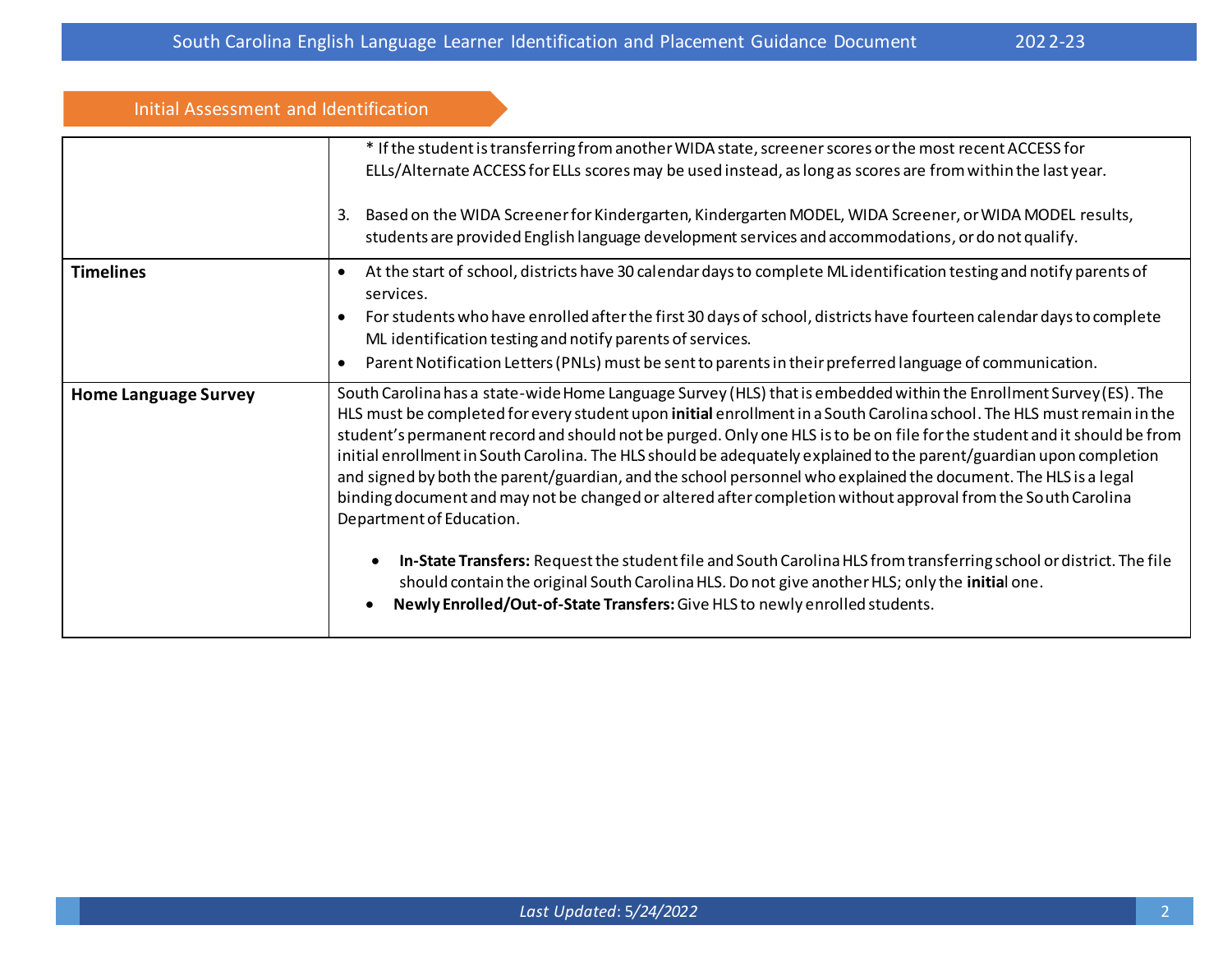| Initial Assessment and Identification       |                                                                                                                                                                                                                                                                                                                                                                                                                                                                                                                                                                                                                                                                                                                                                                                                                          |
|---------------------------------------------|--------------------------------------------------------------------------------------------------------------------------------------------------------------------------------------------------------------------------------------------------------------------------------------------------------------------------------------------------------------------------------------------------------------------------------------------------------------------------------------------------------------------------------------------------------------------------------------------------------------------------------------------------------------------------------------------------------------------------------------------------------------------------------------------------------------------------|
| <b>State Approved Assessments</b>           | The state-approved ML identification/placement assessments in SC are:                                                                                                                                                                                                                                                                                                                                                                                                                                                                                                                                                                                                                                                                                                                                                    |
|                                             | Kindergarten: WIDA Screener for Kindergarten (Kindergarten through first-semester 1 <sup>st</sup> grade)<br>Kindergarten: Kindergarten MODEL (Kindergarten through first-semester 1 <sup>st</sup> grade) (LEAs pay for the cost of the<br>Kindergarten MODEL, if used.)<br>Grades 1-12: WIDA Screener Online (second-semester $1st$ grade through grade twelve)<br>Grades 1-12: WIDA Screener Paper (second-semester 1 <sup>st</sup> grade through grade twelve) (LEAs pay for the cost of<br>the WIDA Screener Paper, if used.)<br>Grades 1-12: WIDA MODEL Online or WIDA MODEL Paper (second-semester 1 <sup>st</sup> grade through grade twelve)<br>$\bullet$<br>(LEAs pay for the cost of the WIDA MODEL Online or Paper, if used.)<br>No other non-WIDA assessments are permissible in South Carolina at this time. |
| <b>Paper Based Screener Costs</b>           | If districts administer WIDA Screener Paper, Kindergarten MODEL, or WIDA MODEL Online or Paper, LEAs must pay<br>for the screener's cost.<br>Materials for the WIDA Screener for Kindergarten are available for download in the WIDA Secure Portal. LEAs have<br>$\bullet$<br>the option to purchase materials from the WIDA Store, however LEAs must pay for the cost of materials.<br>For more information and pricing, go to the WIDA Store.                                                                                                                                                                                                                                                                                                                                                                          |
| Identification/Placement<br><b>Criteria</b> | <b>Exit Criteria:</b><br>4.4 Overall Composite AND 4.0 on each domain on ACCESS for ELLs<br><b>Identification Criteria:</b><br>South Carolina has the following criteria for placement:                                                                                                                                                                                                                                                                                                                                                                                                                                                                                                                                                                                                                                  |
|                                             |                                                                                                                                                                                                                                                                                                                                                                                                                                                                                                                                                                                                                                                                                                                                                                                                                          |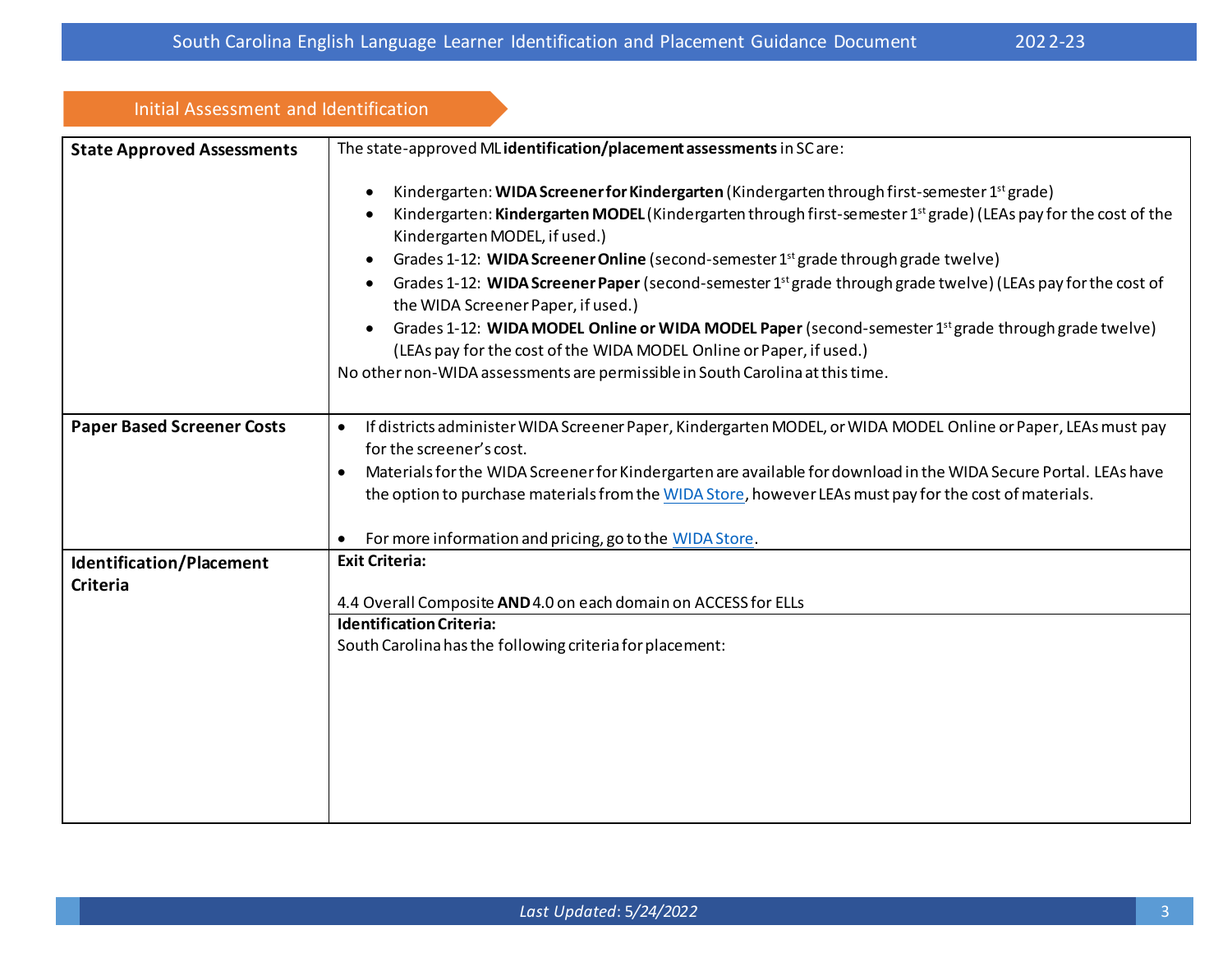### Initial Assessment and Identification

#### **WIDA Screener for Kindergarten**

The WIDA Screener for Kindergarten is administered to students in kindergarten through first-semester 1<sup>st</sup> grade. Visit th[e WIDA Screener for Kindergarten webpage](https://wida.wisc.edu/assess/screener/kindergarten) to learn more about the assessment. The following table provides the administration details and ML identification criteria.

| <b>WIDA Screener for</b>                                         |                                                                                                                                                                                                                                                                                                                                                                                                           | <b>Administered Domains</b> |                 |                |
|------------------------------------------------------------------|-----------------------------------------------------------------------------------------------------------------------------------------------------------------------------------------------------------------------------------------------------------------------------------------------------------------------------------------------------------------------------------------------------------|-----------------------------|-----------------|----------------|
| Kindergarten Administration                                      | <b>Listening</b>                                                                                                                                                                                                                                                                                                                                                                                          | <b>Reading</b>              | <b>Speaking</b> | <b>Writing</b> |
| First-Semester Kindergarten                                      | X                                                                                                                                                                                                                                                                                                                                                                                                         |                             | X               |                |
| <b>ML</b> Identification Criteria                                | Oral Language score < 4.5, the student qualifies for ELD<br>services. This student is coded based on their composite<br>score. Please see the PowerSchool Coding Matrix for more<br>details.<br>Oral Language score $\geq$ 4.5, the student <b>does not qualify</b> for<br>ELD services. This student is coded as an M1 (1 <sup>st</sup> Year<br>Monitor) in PowerSchool and is monitored for four years. |                             |                 |                |
| Second-Semester Kindergarten<br>through First-Semester 1st Grade | X                                                                                                                                                                                                                                                                                                                                                                                                         | $\boldsymbol{X}$            | X               | X              |
| <b>ML Identification Criteria</b>                                | Student qualifies for ELD services if the Overall Composite<br>$\bullet$<br>score is $<$ 4.4 OR any domain score is $<$ 4.0. This student is<br>coded based on their composite score. Please see the<br>PowerSchool Coding Matrix for more details.<br>Student does not qualify for ELD services if the Overall<br>$\bullet$<br>composite PL $\geq$ 4.4 AND all domain scores are $\geq$ 4.0. This        |                             |                 |                |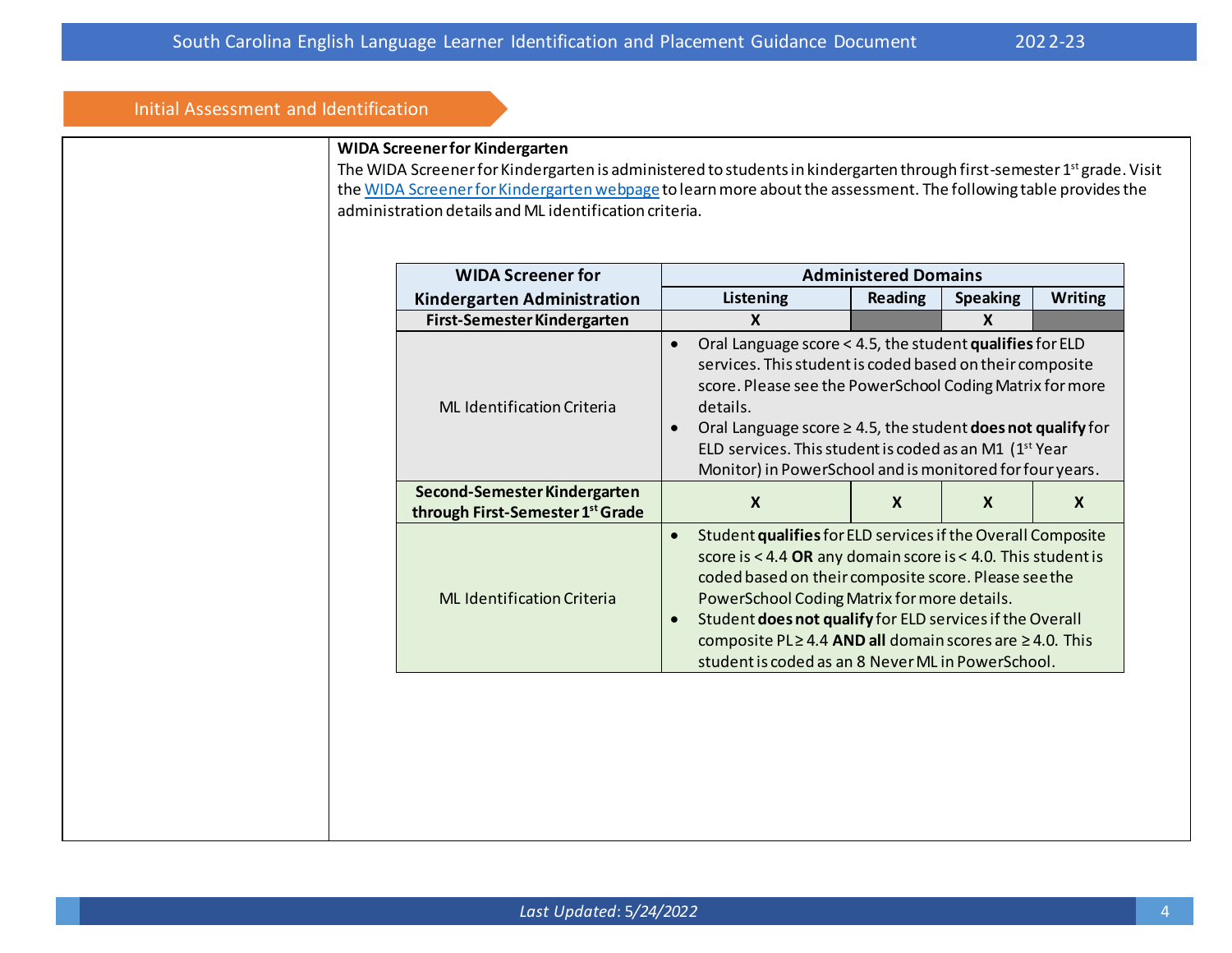#### Initial Assessment and Identification

#### **Kindergarten MODEL**

The Kindergarten MODEL can be administered to students in kindergarten through first-semester 1<sup>st</sup> grade. Visit the [Kindergarten MODEL webpage](https://wida.wisc.edu/assess/model/kindergarten) to learn more about the assessment. The following table provides the administration details and MLL identification criteria.

|                                                                  | <b>Administered Domains</b>                                                                                                                                                                                                                                                                                                                                                                                                                                                                                                                                |                  |                 |                  |
|------------------------------------------------------------------|------------------------------------------------------------------------------------------------------------------------------------------------------------------------------------------------------------------------------------------------------------------------------------------------------------------------------------------------------------------------------------------------------------------------------------------------------------------------------------------------------------------------------------------------------------|------------------|-----------------|------------------|
| <b>Kindergarten MODEL Administration</b>                         | Listening                                                                                                                                                                                                                                                                                                                                                                                                                                                                                                                                                  | <b>Reading</b>   | <b>Speaking</b> | <b>Writing</b>   |
| First-Semester Kindergarten                                      | X                                                                                                                                                                                                                                                                                                                                                                                                                                                                                                                                                          |                  | $\mathbf{x}$    |                  |
| <b>ML</b> Identification Criteria                                | The student qualifies for ELD services if the Oral Composite<br>$\bullet$<br>score < 4.4 OR Speaking or Listening domain scores are <<br>4.0. This student is coded based on their composite score.<br>Please see the PowerSchool Coding Matrix for more details.<br>The student does not qualify for ELD services if the Oral<br>$\bullet$<br>composite score is $\geq$ 4.4 AND Speaking and Listening<br>domain scores are $\geq$ 4.0. This student is coded as an M1 1 <sup>st</sup><br>Year Monitor in PowerSchool and is monitored for four<br>years. |                  |                 |                  |
| Second-Semester Kindergarten through<br>First-Semester 1st Grade | $\boldsymbol{X}$                                                                                                                                                                                                                                                                                                                                                                                                                                                                                                                                           | $\boldsymbol{X}$ | $\mathbf{x}$    | $\boldsymbol{X}$ |
| <b>ML Identification Criteria</b>                                | Student qualifies for ELD services if the Overall Composite<br>$\bullet$<br>score is < 4.4. This student is coded based on their<br>composite score. Please see the PowerSchool Coding<br>Matrix for more details.<br>Student does not qualify for ELD services if the Overall<br>$\bullet$<br>composite PL $\geq$ 4.4 AND all domain scores are $\geq$ 4.0. This<br>student is coded as an 8 Never ML in PowerSchool.                                                                                                                                     |                  |                 |                  |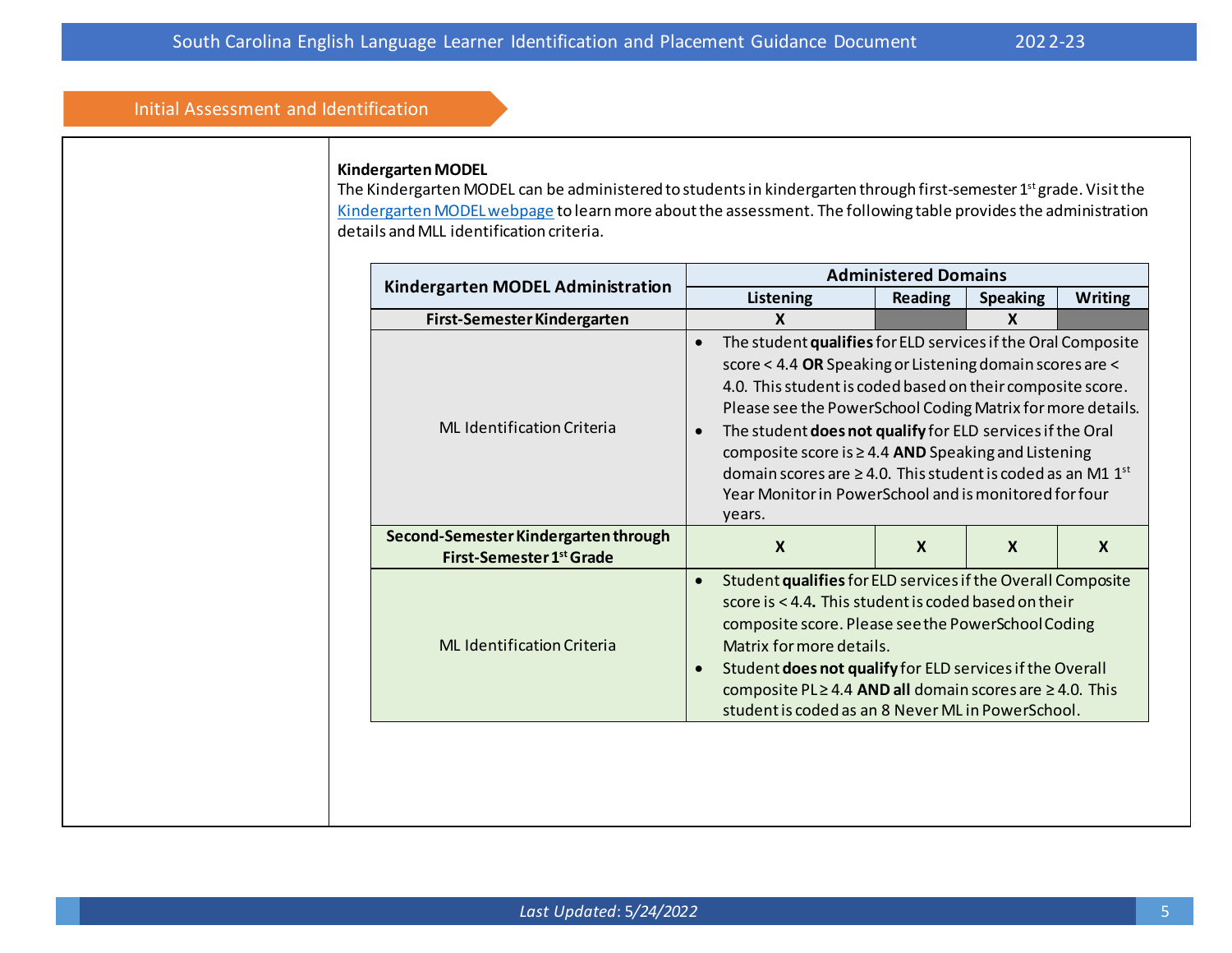| Initial Assessment and Identification |                                                                                                                                     |                                                                                                                                                                                                                                                                                                                                                                                                                                                                                                                                                                                     |                             |                          |                                                       |                |  |
|---------------------------------------|-------------------------------------------------------------------------------------------------------------------------------------|-------------------------------------------------------------------------------------------------------------------------------------------------------------------------------------------------------------------------------------------------------------------------------------------------------------------------------------------------------------------------------------------------------------------------------------------------------------------------------------------------------------------------------------------------------------------------------------|-----------------------------|--------------------------|-------------------------------------------------------|----------------|--|
|                                       |                                                                                                                                     | <b>WIDA Screener and WIDA MODEL</b><br>All four domains of the WIDA Screener or WIDA MODEL should be administered to the student.<br>WIDA Screener or WIDA MODEL are administered to students in their second-semester of 1 <sup>st</sup> grade through Grade 12.<br>Administer the lower grade-level cluster form to students in the first-semester of the year in a new grade-level cluster.<br>Learn more about these assessments on the WIDA Screener webpage or WIDA MODEL webpage. The following table<br>provides the administration details and ML identification criteria. |                             |                          |                                                       |                |  |
|                                       |                                                                                                                                     | <b>WIDA Screener and WIDA MODEL Administrations</b>                                                                                                                                                                                                                                                                                                                                                                                                                                                                                                                                 | <b>Administered Domains</b> |                          |                                                       |                |  |
|                                       |                                                                                                                                     |                                                                                                                                                                                                                                                                                                                                                                                                                                                                                                                                                                                     | Listening                   | <b>Reading</b>           | <b>Speaking</b>                                       | <b>Writing</b> |  |
|                                       |                                                                                                                                     | Second-Semester 1 <sup>st</sup> Grade through Grade 12                                                                                                                                                                                                                                                                                                                                                                                                                                                                                                                              | X                           | X                        | X                                                     | X              |  |
|                                       |                                                                                                                                     | Student qualifies for ELD services if the Overall                                                                                                                                                                                                                                                                                                                                                                                                                                                                                                                                   |                             |                          | Student does not qualify for ELD services if the      |                |  |
|                                       |                                                                                                                                     | Composite score is < 4.4 OR any domain score is < 4.0.                                                                                                                                                                                                                                                                                                                                                                                                                                                                                                                              |                             |                          | Overall composite score ≥4.4 AND all domain           |                |  |
|                                       |                                                                                                                                     | This student is coded based on their composite score.                                                                                                                                                                                                                                                                                                                                                                                                                                                                                                                               |                             |                          | scores are $\geq 4.0$ . This student is coded as an 8 |                |  |
|                                       |                                                                                                                                     | Please see the PowerSchool Coding Matrix for more                                                                                                                                                                                                                                                                                                                                                                                                                                                                                                                                   |                             | Never ML in PowerSchool. |                                                       |                |  |
|                                       |                                                                                                                                     | details.                                                                                                                                                                                                                                                                                                                                                                                                                                                                                                                                                                            |                             |                          |                                                       |                |  |
|                                       |                                                                                                                                     | ** Scores for the WIDA Screener and WIDA MODEL are comprised of the overall score AND all four domains.                                                                                                                                                                                                                                                                                                                                                                                                                                                                             |                             |                          |                                                       |                |  |
| <b>Other Useful Resources or</b>      | $\bullet$                                                                                                                           | New MLs are reported to the South Carolina Department of Education, Office of Assessment and Standards, through                                                                                                                                                                                                                                                                                                                                                                                                                                                                     |                             |                          |                                                       |                |  |
| <b>Information</b>                    | the PowerSchool Database.                                                                                                           |                                                                                                                                                                                                                                                                                                                                                                                                                                                                                                                                                                                     |                             |                          |                                                       |                |  |
|                                       | Kindergarten MLs who do not initially qualify for the program in the first-semester of kindergarten are required to be<br>$\bullet$ |                                                                                                                                                                                                                                                                                                                                                                                                                                                                                                                                                                                     |                             |                          |                                                       |                |  |
|                                       |                                                                                                                                     | monitored for a period of four years.                                                                                                                                                                                                                                                                                                                                                                                                                                                                                                                                               |                             |                          |                                                       |                |  |
|                                       | ٠                                                                                                                                   | MLs in all grades who have met the exit criteria on ACCESS for ELLs are required to be monitored for a period of four                                                                                                                                                                                                                                                                                                                                                                                                                                                               |                             |                          |                                                       |                |  |
|                                       |                                                                                                                                     | years.                                                                                                                                                                                                                                                                                                                                                                                                                                                                                                                                                                              |                             |                          |                                                       |                |  |
|                                       |                                                                                                                                     | A screener should not be administered a second time for identification.                                                                                                                                                                                                                                                                                                                                                                                                                                                                                                             |                             |                          |                                                       |                |  |
|                                       | $\bullet$                                                                                                                           | If an ML does not receive a composite score, for example because they did not complete all four domains of ACCESS                                                                                                                                                                                                                                                                                                                                                                                                                                                                   |                             |                          |                                                       |                |  |
|                                       |                                                                                                                                     | for ELLs, the WIDA Screener or WIDA MODEL must be administered to obtain a composite proficiency level.                                                                                                                                                                                                                                                                                                                                                                                                                                                                             |                             |                          |                                                       |                |  |
|                                       | $\bullet$                                                                                                                           | All WIDA (and SC) assessments are administered onsite and in a face-to-face setting. No virtual assessments are                                                                                                                                                                                                                                                                                                                                                                                                                                                                     |                             |                          |                                                       |                |  |
|                                       |                                                                                                                                     | approved at this time. Please use the safety guidance provided from DHEC when administering in-person                                                                                                                                                                                                                                                                                                                                                                                                                                                                               |                             |                          |                                                       |                |  |
|                                       |                                                                                                                                     | assessments.                                                                                                                                                                                                                                                                                                                                                                                                                                                                                                                                                                        |                             |                          |                                                       |                |  |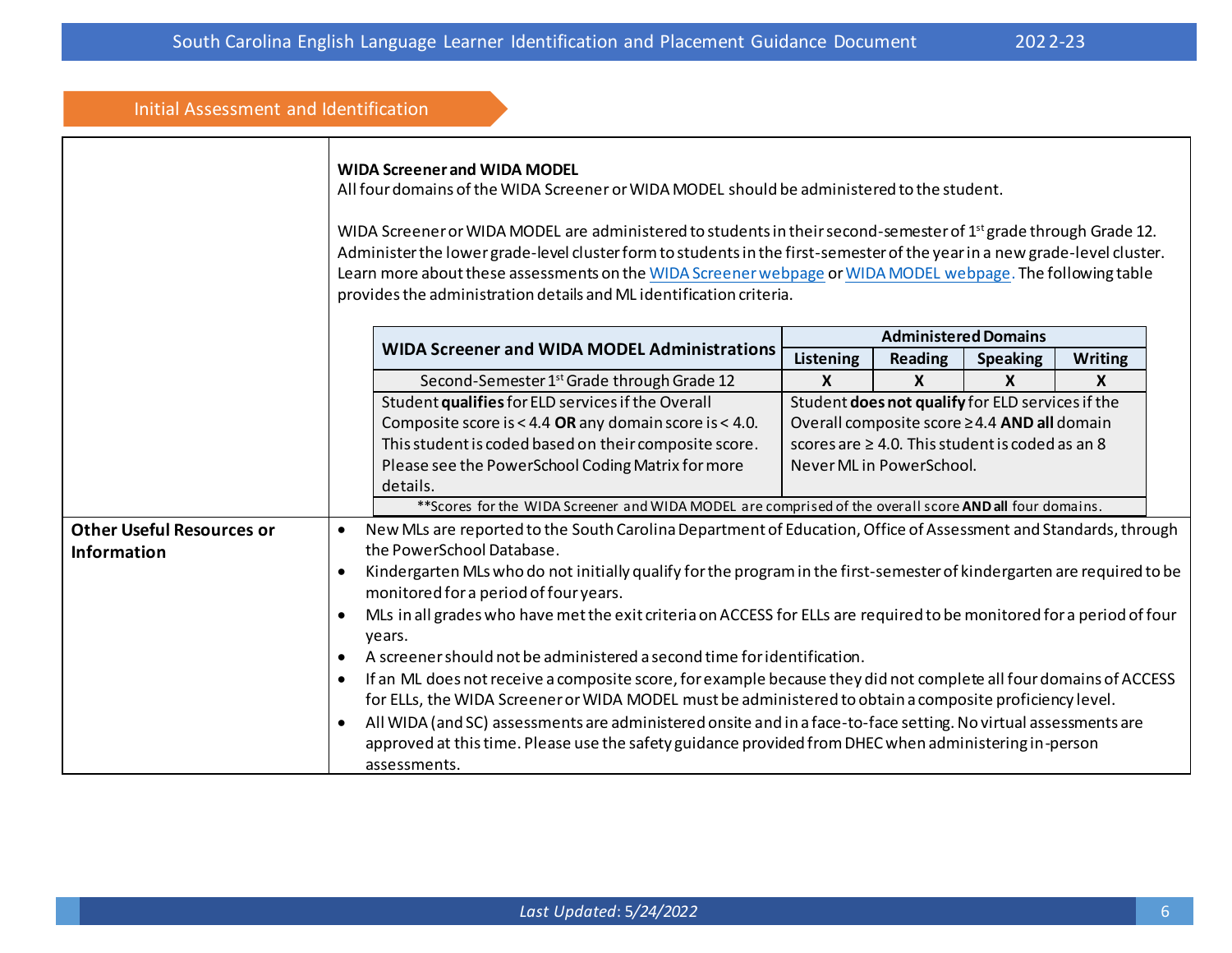## Test Administrator Training and Certification

| <b>Question/Topic</b>              | <b>State-specific Guidance</b>                                                                                                                                                                                                                                                                                                                                                                                                                                                                                                                                                                                |                                                                                                                       |  |  |  |
|------------------------------------|---------------------------------------------------------------------------------------------------------------------------------------------------------------------------------------------------------------------------------------------------------------------------------------------------------------------------------------------------------------------------------------------------------------------------------------------------------------------------------------------------------------------------------------------------------------------------------------------------------------|-----------------------------------------------------------------------------------------------------------------------|--|--|--|
| <b>Test Administrator</b>          | Test Administrators (TA) must be certified teachers who have completed the relevant training and certification quizzes                                                                                                                                                                                                                                                                                                                                                                                                                                                                                        |                                                                                                                       |  |  |  |
| <b>Qualifications</b>              | during the current academic year on the WIDA Secure Portal.                                                                                                                                                                                                                                                                                                                                                                                                                                                                                                                                                   |                                                                                                                       |  |  |  |
|                                    | District Test Coordinators (DTC) can determine if a TA who is not a certified teacher is qualified to administer the<br>assessment. However, the TA must still complete all necessary training and complete the certification quizzes during the<br>current academic year. If the TA is not a certified teacher or language specialist, it is highly recommended that they do not<br>score any of the assessments locally. Any portion of the assessments that are scored locally should be done so by a<br>trained Multilingual Learner Program Specialist/Teacher or other language acquisition specialist. |                                                                                                                       |  |  |  |
| <b>Test Administrator Training</b> | TAs must complete WIDA certification for the grade levels and assessments they will be administering. The SCDE requires                                                                                                                                                                                                                                                                                                                                                                                                                                                                                       |                                                                                                                       |  |  |  |
| <b>Requirements</b>                |                                                                                                                                                                                                                                                                                                                                                                                                                                                                                                                                                                                                               | annual training and certification to administer any of the WIDA Suite of Assessments. Please use the English Language |  |  |  |
|                                    |                                                                                                                                                                                                                                                                                                                                                                                                                                                                                                                                                                                                               | Proficiency Test Administrator Training and Certification Requirements Document to see more details.                  |  |  |  |
|                                    | To be certified to administer and score screeners, TAs must complete the applicable training and pass the certification<br>quiz for:                                                                                                                                                                                                                                                                                                                                                                                                                                                                          |                                                                                                                       |  |  |  |
|                                    | <b>English Language Proficiency (ELP) Screener</b><br><b>Name of Training Course</b>                                                                                                                                                                                                                                                                                                                                                                                                                                                                                                                          |                                                                                                                       |  |  |  |
|                                    | Complete training course and pass quiz located in course.                                                                                                                                                                                                                                                                                                                                                                                                                                                                                                                                                     |                                                                                                                       |  |  |  |
|                                    | <b>WIDA Screener for Kindergarten</b>                                                                                                                                                                                                                                                                                                                                                                                                                                                                                                                                                                         | Training: WIDA Screener for Kindergarten: Administration and                                                          |  |  |  |
|                                    |                                                                                                                                                                                                                                                                                                                                                                                                                                                                                                                                                                                                               | Scoring (includes two quizzes: WIDA Screener for Kindergarten: Oral                                                   |  |  |  |
|                                    | Language and WIDA Screener for Kindergarten: Literacy)                                                                                                                                                                                                                                                                                                                                                                                                                                                                                                                                                        |                                                                                                                       |  |  |  |
|                                    | <b>WIDA MODEL for Kindergarten</b><br>Training: All training is included in the kindergarten kit                                                                                                                                                                                                                                                                                                                                                                                                                                                                                                              |                                                                                                                       |  |  |  |
|                                    | <b>WIDA Screener Online</b>                                                                                                                                                                                                                                                                                                                                                                                                                                                                                                                                                                                   | There is no certification quiz for WIDA MODEL for Kindergarten                                                        |  |  |  |
|                                    | Training: WIDA Screener Online: Administration training course<br>If scoring, also complete:                                                                                                                                                                                                                                                                                                                                                                                                                                                                                                                  |                                                                                                                       |  |  |  |
|                                    |                                                                                                                                                                                                                                                                                                                                                                                                                                                                                                                                                                                                               | Speaking for Grades 1-5: Scoring ACCESS Paper and WIDA Screener                                                       |  |  |  |
|                                    |                                                                                                                                                                                                                                                                                                                                                                                                                                                                                                                                                                                                               | Speaking for Grades 6-12: Scoring ACCESS Paper and WIDA Screener                                                      |  |  |  |
|                                    |                                                                                                                                                                                                                                                                                                                                                                                                                                                                                                                                                                                                               | Writing for Grades 1-5: Scoring WIDA Screener                                                                         |  |  |  |
|                                    |                                                                                                                                                                                                                                                                                                                                                                                                                                                                                                                                                                                                               | Writing for Grades 6-12: Scoring WIDA Screener                                                                        |  |  |  |
|                                    | <b>WIDA Screener Paper</b>                                                                                                                                                                                                                                                                                                                                                                                                                                                                                                                                                                                    | Training: WIDA Screener Paper: Administration training course                                                         |  |  |  |
|                                    |                                                                                                                                                                                                                                                                                                                                                                                                                                                                                                                                                                                                               | If scoring, also complete:                                                                                            |  |  |  |
|                                    |                                                                                                                                                                                                                                                                                                                                                                                                                                                                                                                                                                                                               | Speaking for Grades 1-5: Scoring ACCESS Paper and WIDA Screener                                                       |  |  |  |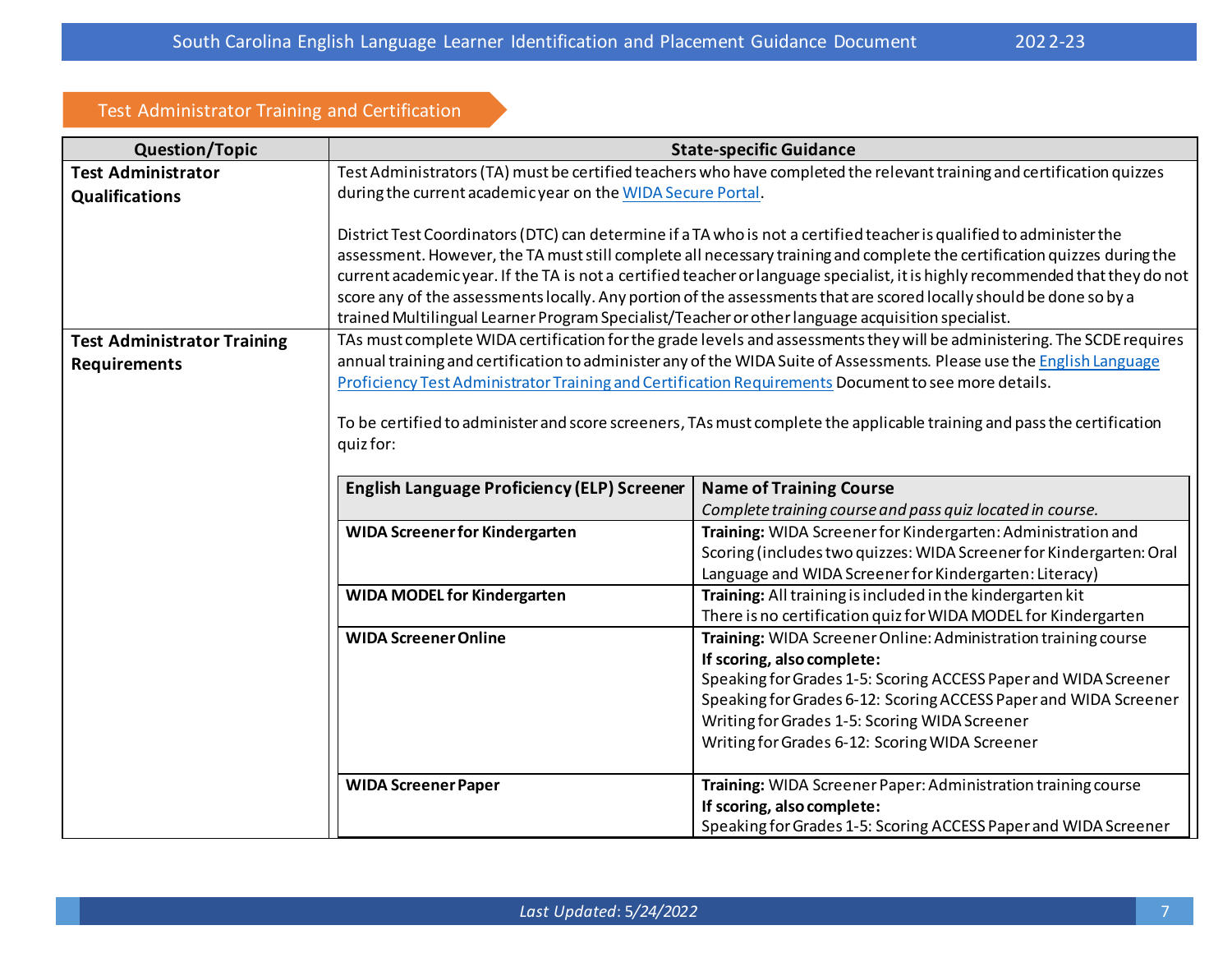## Test Administrator Training and Certification

|                            |                                                                                                      | Speaking for Grades 6-12: Scoring ACCESS Paper and WIDA Screener                                              |  |
|----------------------------|------------------------------------------------------------------------------------------------------|---------------------------------------------------------------------------------------------------------------|--|
|                            |                                                                                                      | Writing for Grades 1-5: Scoring WIDA Screener                                                                 |  |
|                            |                                                                                                      | Writing for Grades 6-12: Scoring WIDA Screener                                                                |  |
|                            | <b>WIDA MODEL Online</b>                                                                             | Training: All training is included in the online interface (TAI)                                              |  |
|                            |                                                                                                      | There is no certification quiz for WIDA MODEL                                                                 |  |
|                            | <b>WIDA MODEL Paper</b>                                                                              | Training: All training is included in the paper kit                                                           |  |
|                            |                                                                                                      | There is no certification quiz for WIDA MODEL                                                                 |  |
|                            |                                                                                                      |                                                                                                               |  |
| <b>Website Permissions</b> |                                                                                                      | If you do not have an account, please contact your District Test Coordinator (DTC).                           |  |
|                            | <b>WIDA Secure Portal (portal.wida.us) for training:</b>                                             |                                                                                                               |  |
|                            | Test Administrators should contact their District Test Coordinator for access to training materials. |                                                                                                               |  |
|                            | WIDA AMS (DRC) (wida-ams.us) Educator Scoring for WIDA Screener:                                     | Test Administrators scoring the WIDA Screener should contact their District Test Coordinator for permissions. |  |